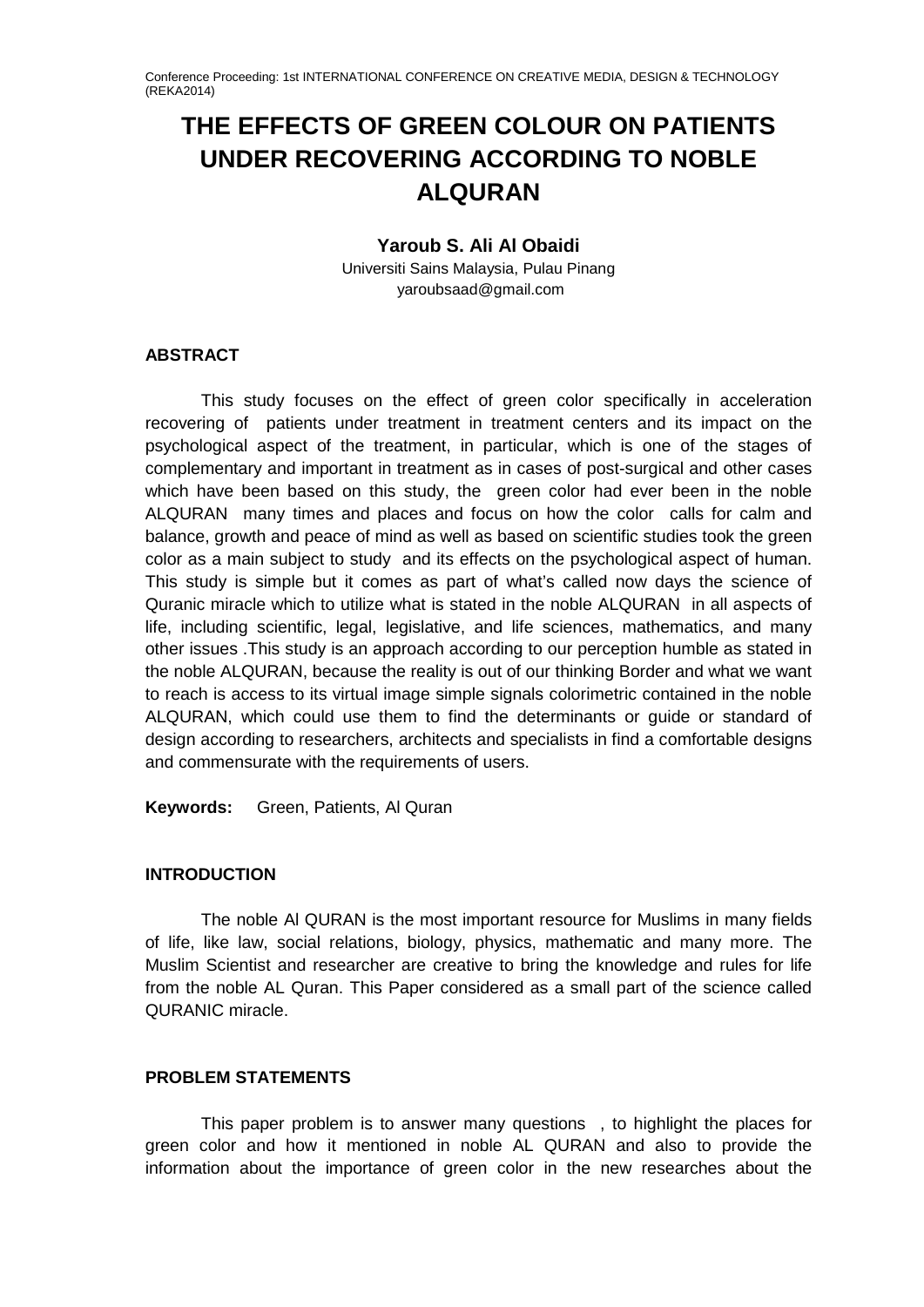psychological and its effects is it the same like what mentioned in noble ALQURAN thousand years ago.Also one of these paper problems is to provide the information about connection between what mentioned about green color in noble ALQURAN and other information mentioned in other cultures and for this reason we chosen the feng shui as an theory also mentioned the green color.

## **RESEARCH OBJECTIVES**

The research objectives as below:

- A. Try to highlight the importance of green colour as a one colours mentioned in noble ALQURAN.
- B. Try to create a colour guide for Muslim designers and artists based on what mentioned in noble ALQURAN.
- C. Try to highlight the psychological effects of green colour on human.
- D. Try to show the importance of green colour as a colour of balancing, relaxing and growth.
- E. Try to think beyond and go further to the meaning of ayah to understand the meanings and aims for this ayah.

## **LITERATURE REVIEWS**

## **A. The mentioned of green colour in noble ALQURAN:**

This paper will using the English translation for noble ALQURAN and started from the ayah75-76 in surah al rahman the most gracious "Reclining on green cushions and rich beautiful mattresses "aswe understand from this the green colour is a gift for those who did good in them life and the reason for this green cushions is to have relaxing and full enjoyable in the paradiseand this will send us to the fact of green colour is important for relaxing and balancing. It's so important to announced that what we understand is just the things that our imaginations can reach but the fact and what ALLAH SWT know we can reach, we just used our imagination to reach the limit according to what we know and what our mind can see or in other word it's just trying to import the heaven environment to our life.

## **B. How Do Green Colour Affect The Life:**

Greens are symbolic of gardens, meadows, and forests. When we surrounding by green, we feel calm, refreshed and at peace. Green is great for areas where tranquillity is desired (citehr). Green brings nature indoors, no matter where you live. It is also very helpful in cooling down a room that receives a lot of hot sunny weather. Green seen in aura indicates money, prosperity, abundance, and a love of nature. Light green indicates health, newbeginning's, youthfulness (citehr).

Green – soothes nerves and promotes general healing .It also stimulates passion by reminding a person of spring and rejuvenation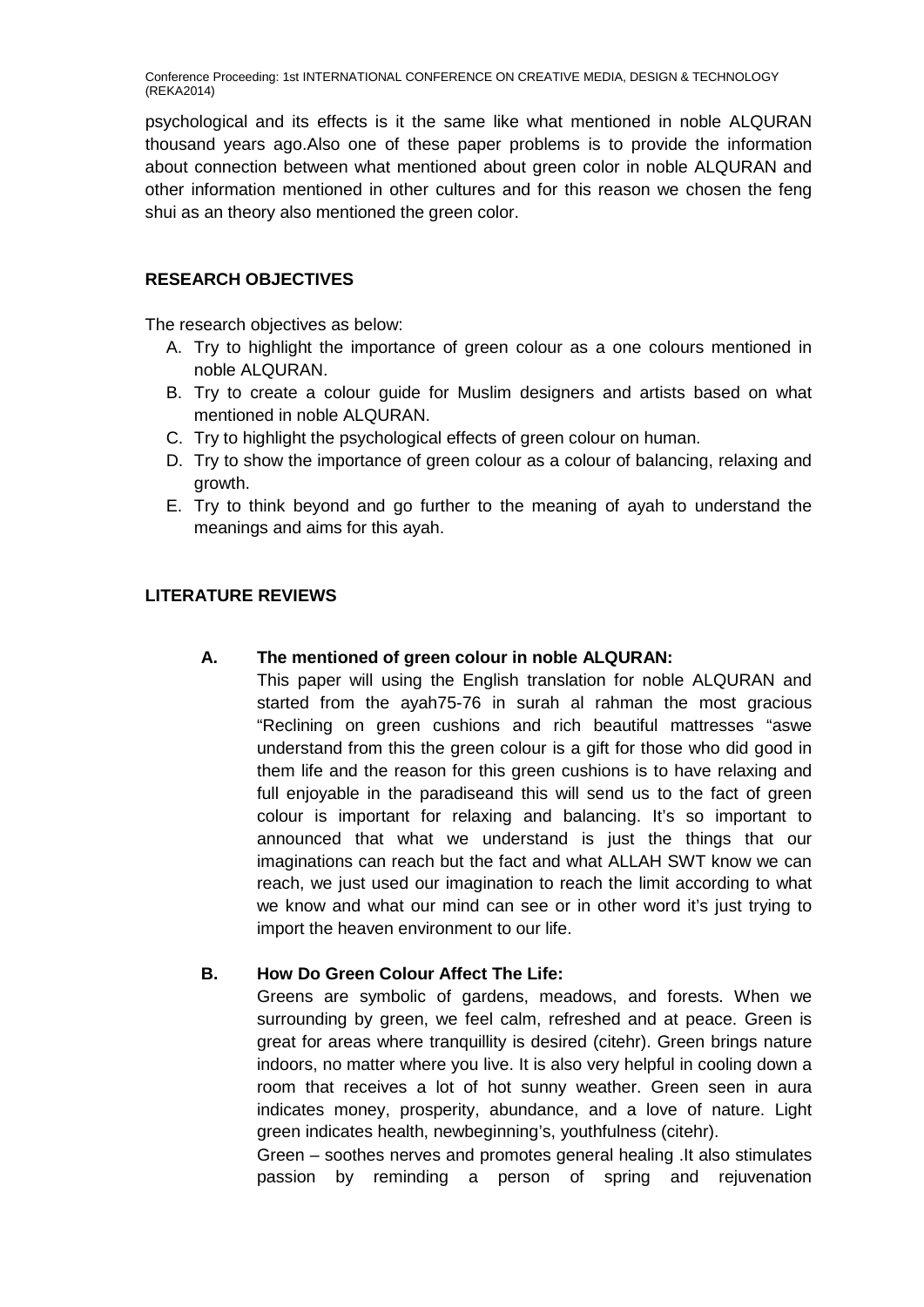> (keelynet).Green seems to have psychological effects.dr.gillbert brighouse of occidental college in los angeles recorded the muscular responses of several hundred students under the influence of green colour ( keelynet).



Figure 1: Harmony Living Room with Light Green Colour Source : www.myluxidream.com



Figure 2: Harmony Living Room with Light Green Colour Source : www.myluxidream.com



Figure 3: Harmony Living Room with Dark Green Colour Source : www.myluxidream.com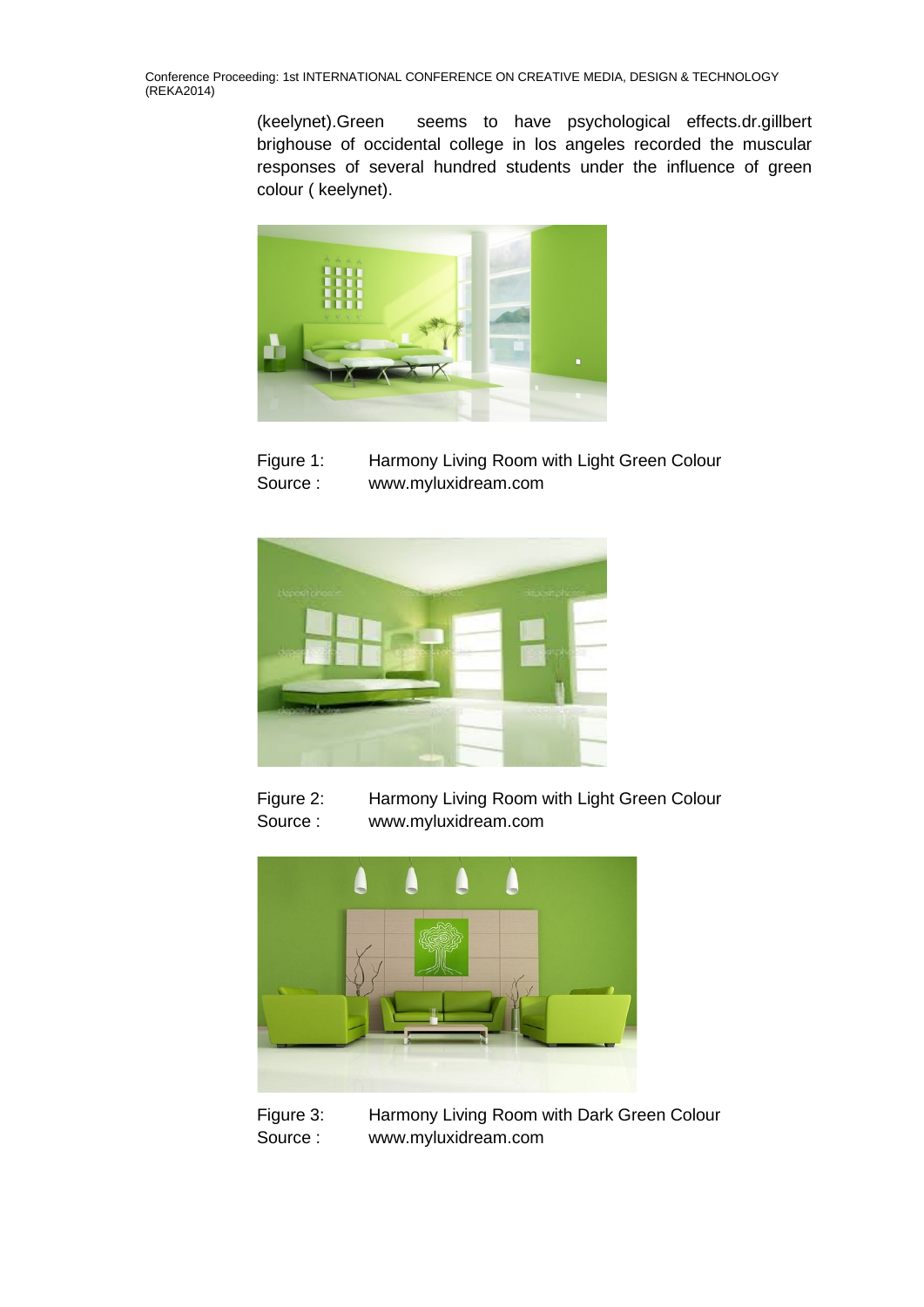

Figure 4: Harmony Living Room with Green Colour Source : www.myluxidream.com

## **C. Theories about green colours:**

Green is the colour of nature .It symbolized growth, harmony, freshness, andfertility. Green has strong emotional correspondence with safety. Green has great healing power. It is the most restful colour for human eye (Color-Wheel). Green is thought to relieve stress and helps heal(Eleven).Neutral shades of green such as olive or sage are more accepted in room colours and décor than shades of aqua or yellow-green ( Eleven).hospitals often use green because it relaxes patients, dark green is masculine, conservative and implies wealth (Infoplease)

## **D. The meaning of green colour:**

Green is an emotionally positive colour, giving us the ability to love and nurture ourselves and others unconditionally (Empower).The most universal meanings of green colour are strongly associated with nature, in Muslim world the green colour signifies the prophet Mohammad (Colorwheel).

## **E. Green Colour Means in Feng Shui:**

Green Represents balance, growth, andabundance. In the chakra system, it's located in the heart. It can also signify youthfulness (Katie, 2013).Basic meanings healing, balanced, expanding, lively, prosperous, and fresh (Katie, 2013).The psychological effect of green is very calming, balancing, healing, relaxing, and tranquil. It represents growth, vitality, abundance and nature. In feng shui green represents the wood elements. The ideal location to use in the family/elders, and health area of the feng shui bagua (Feng Shui colours).